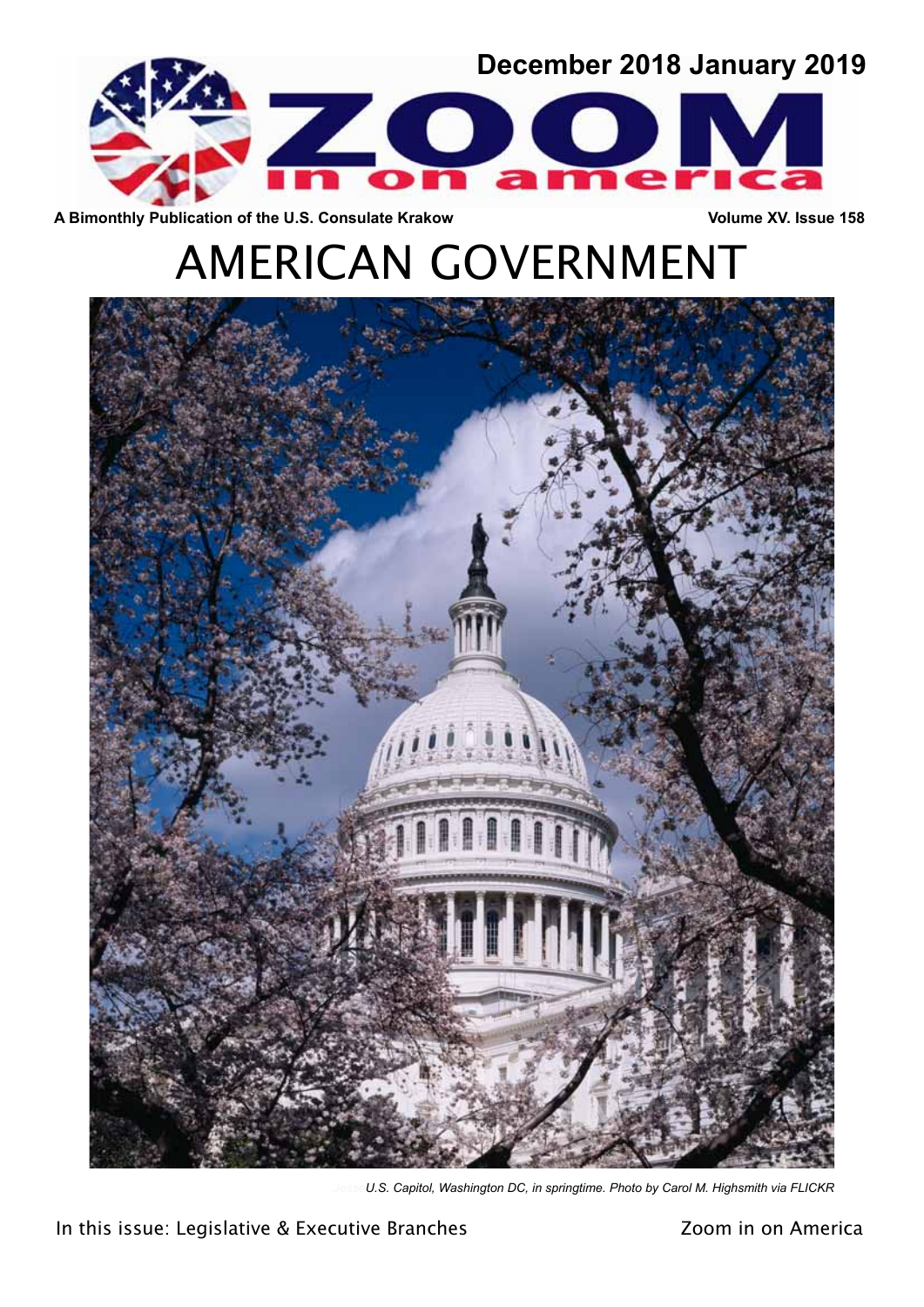

### **Constitution: Foundation of the U.S. Government**

**Ratified on June 21, 1788 by 9 states, the United States Constitution has been the supreme law of the United States of America. The famous Preamble introduces the document: "We the People of the United States, in Order to form a more perfect Union, establish Justice, insure domestic Tranquility, provide for the common defence, promote the general Welfare, and secure the Blessings of Liberty to ourselves and our Posterity, do ordain and establish this Constitution for the United States of America." The Constitution comprised seven articles delineating Powers of the new country that declared its independence 12 years before:**

**Article 1: Legislative - all legislative Powers were given to a Congress (Senate and House of Representatives), Article 2: Executive - the executive Power was granted to a President together with the Vice President, Article 3: Judicial - the highest judicial Power was entrusted to a Supreme Court, Article 4: established States' Relations based on full credit to states' Acts, Records, and judicial Proceedings, Article 5: Mode of Amendment - stated how amendments to the Constitution can be made,**

**Article 6: declared on Prior Debts, National Supremacy, Oaths of Office,** 

**Article 7: stated on the Ratification of the Constitution.**

The Constitution of the United States is the key instrument of the American government and the supreme law of the country. It is the basis of political stability, individual freedom, economic growth, and social progress.

When signed, it provided a framework for governing 4 million people in 13 states. Today, 231 years later, and with 27 amendments added over the years, it serves 325.7 million Americans living in 50 states. It is the oldest written constitution in force.

Yet, even though there were 80 times fewer people in the late 18th century America than there are today, it was by no means an easy task to convince the inhabitants that they should all adopt one Constitution. They came from divergent walks of life, had disparate, sometimes indeed conflicting economic interests, and were of different origins, backgrounds and denominations. Additionally, before the Constitution was adopted, the states had their own regulations and governing rules, which they placed before a weak central government that existed prior to adopting the Constitution.

The delegates who prepared the Constitution realized that the document would need to adopt to future changes reflecting the development and evolution of the young society. The framers of the Constitution left space for improvements – known as amendments - and this far-sighted approach enabled the flexibility to change the Constitution. Twenty-seven amendments have been ratified so far and, the Constitution is still as strong, as significant and as relevant, as ever. In the words of Archibald Cox, former Solicitor General of the United States, "The original Constitution still serves us well despite the tremendous changes in every aspect of American life because the farmers had the genius to say enough but not too much."

The delegates to the convention that worked on drafting the Constitution included such men as George Washington, who presided over the convention, Benjamin Franklin, James Madison of Virginia, Gouverneur Morris of Pennsylvania and Alexander Hamilton, the brilliant young lawyer from New York.

The Constitution established a central (federal) government with broad powers to regulate relations between the states and with the sole responsibility in such areas as foreign affairs and defense. The Constitution divided the Government into three branches: legislative, executive, and judicial. This gave specific powers to each branch and set up something called checks and balances, to make sure no one branch would be able to control too much power, and it created a separation of powers.

The full and final implementation of the Constitution was set for March 4, 1789. However, by that time, only 13 of the 59 representatives and 8 of the 22 senators had arrived in New York City (Seats allotted to North Carolina and Rhode Island who ratified the Constitution later, were not filled.) A quorum was finally attained in the House of Representatives on April 1 and in the Senate on April 6. The two houses then met jointly to count the electoral vote.

George Washington was unanimously elected the first president, and John Adams of Massachusetts, the vice president. They were sworn into the office on April 30, 1789. The business of setting up the new government was completed.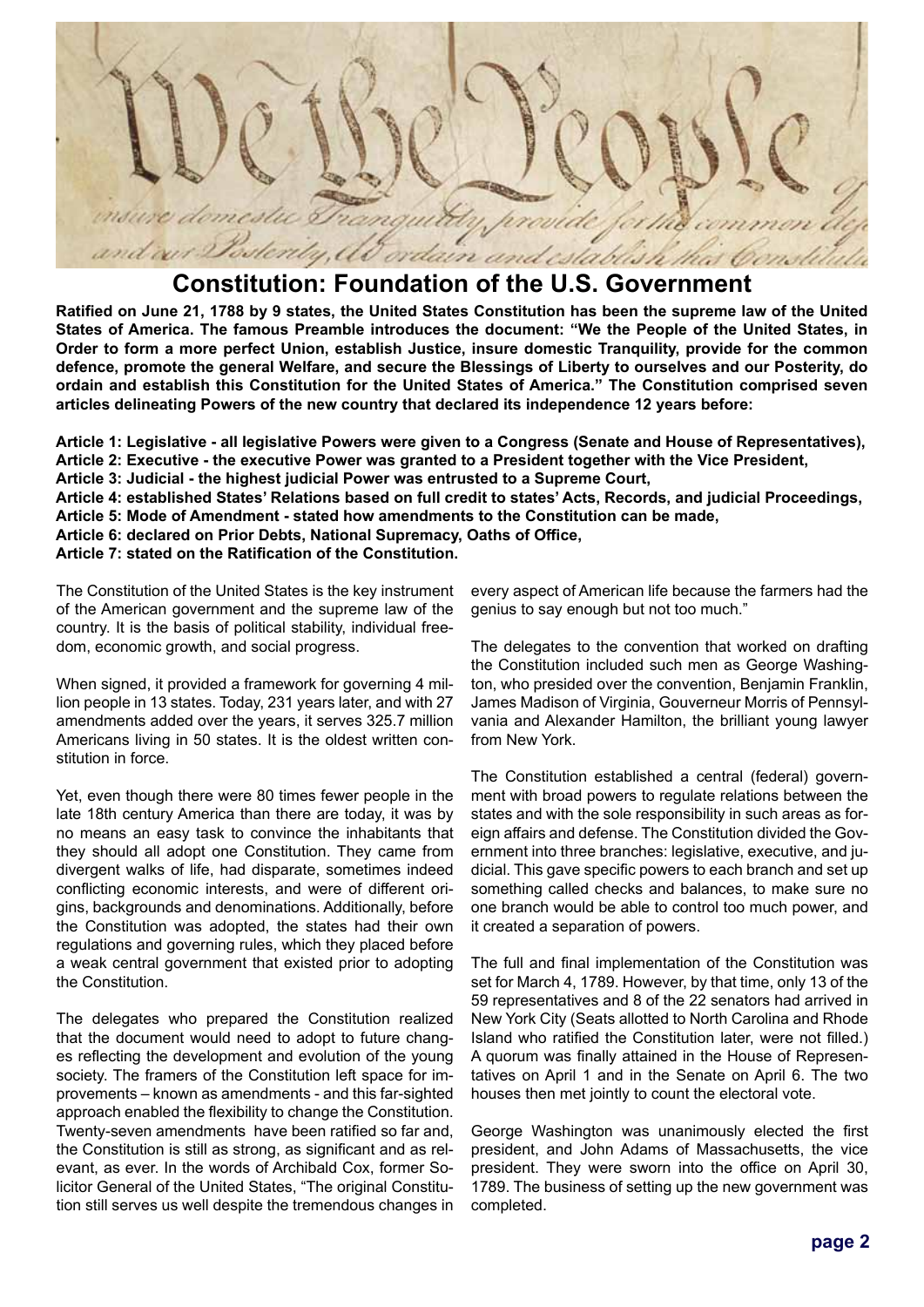## **Elections for Federal Offices**

**Elections for federal offices are usually held in even-numbered years. Presidents and vice presidents are elected every 4 years. In the U.S. Congress, senators are elected every 6 years and representatives are elected every 2 years.** 



 *(AP Photo)*

The presidential election is held every four years and takes place on the Tuesday after the first Monday in November.

After George Washington declined to run for a third term, many Americans believed that two terms in office were enough for any president. But in 1940 during a time marked by the Great Depression and World War II, Franklin D. Roosevelt sought, and won, a third presidential term. He won a fourth term in 1944 and died in office in 1945. Some people thought that was too long for one person to hold presidential power. So in 1951, the 22nd Amendment to the U.S. Constitution was ratified, which prohibits anyone from being elected president of the United States more than twice.

Today, the Republican and Democratic parties dominate the political process—both of them heirs to predecessor parties from the 18th and 19th centuries. With rare exceptions, members of the two major parties control the presidency, the Congress, the governorships and the state legislatures.

During the summer of a presidential election year, the Republicans and Democrats each hold a national convention where they adopt a "platform" of policies and nominate their party's candidates for president and vice president.

In earlier times, the conventions were exciting, with outcomes uncertain and candidates rising and falling with each ballot. Today, each party's presidential nominee is known before its convention begins. Each state (plus the District of Columbia and several U.S. territories) is allotted a number of delegates—typically determined by the state's population but adjusted by a formula that awards bonuses for factors like whether a state voted for the party's candidate in the last presidential election. Most delegates are "pledged" to support a particular candidate.

Primaries: State governments fund and conduct primary elections much as they would any election. Voters go to a polling place, vote and leave. Voting is anonymous and quickly accomplished. Some states hold "closed" primaries in which only declared party members can participate. For example, only registered Democrats can vote in a closed Democratic primary. In an open primary, all voters can participate, regardless of their party affiliation or lack of affiliation.

Caucuses: State political parties organize caucuses, in which faithful party members speak openly on behalf of the candidates they support for the party nomination. They are communal events in which participants vote publicly. Caucuses tend to favor candidates who have dedicated and organized supporters who can use the caucus to elect convention delegates pledged to their favored presidential candidate. Caucus participants also identify and prioritize issues they want to include in the state or national party platform.

The presidential candidate with the most votes does not always win. How does this happen? The answer lies in the "Electoral College."

The Electoral College is a group of representatives (electors) who represent U.S. citizens in electing the president. When U.S. citizens vote in presidential elections every four years on November 4, they are actually choosing the candidate for whom the electors in their state are supposed to vote for later. The number of electors in each state corresponds to the number of U.S. congressmen and senators from that state. The more populous the state, the more representatives in the U.S. Congress that state has. However, the number of senators is always two for each state. The least populous states such as Alaska, Montana, North Dakota, South Dakota, Vermont, and Wyoming each have three electors. The District of Columbia, which does not have the status of a state, has also been given the right to have three electors. The state with the biggest population in the U.S., California, has no less than 55 electors. The next in line is Texas with 38 representatives. All in all, there are 538 electoral votes to be cast for the president. In order to win a presidential candidate must receive the majority of electoral votes, i.e. 270. States Are "Winner-Take-All".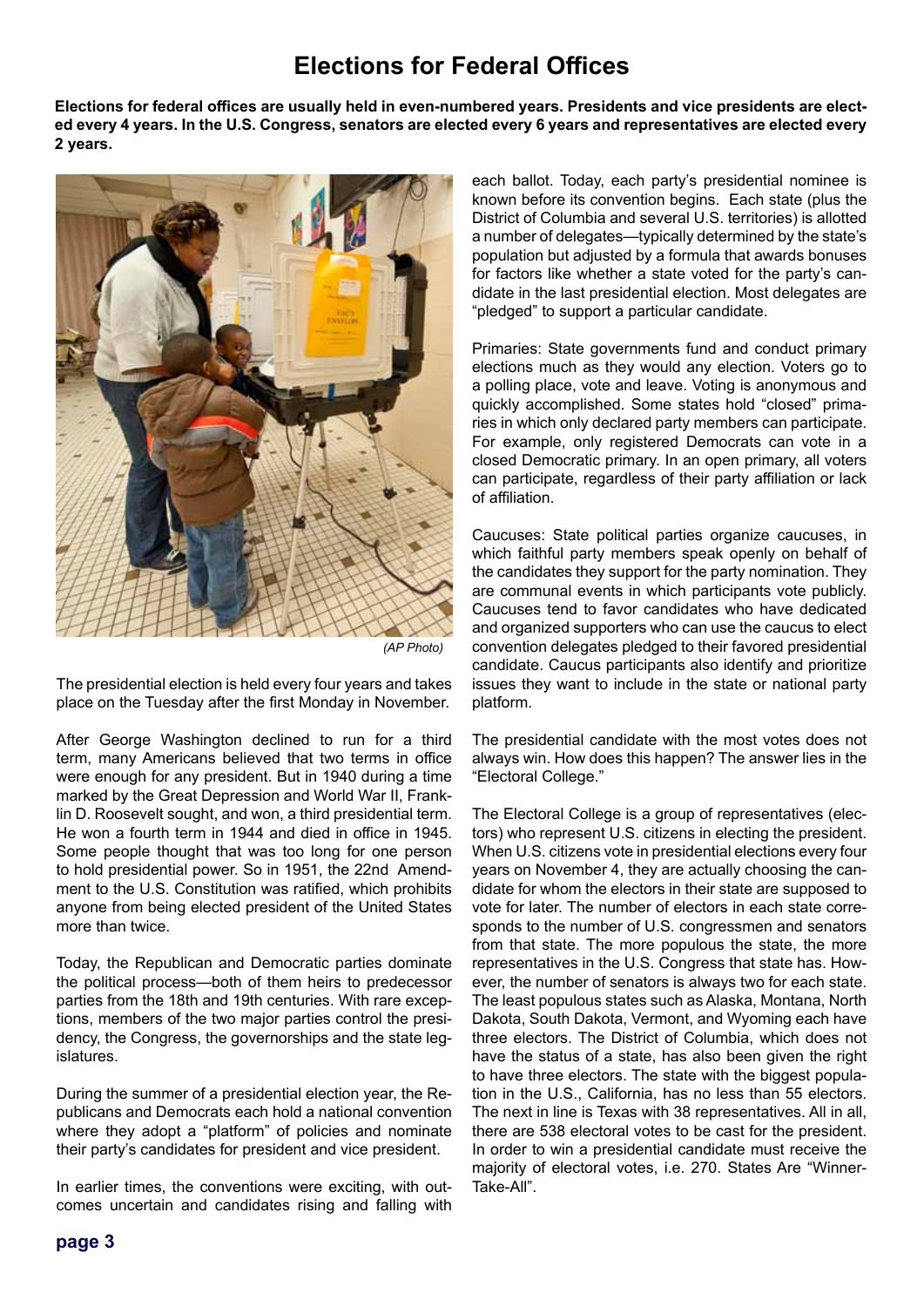## **Congress - The Legislative Branch**

**All legislative powers of the federal government are entrusted to a Congress divided into two chambers: a Senate and a House of Representatives. The Senate is composed of two members from each state. Its current membership is 100. Membership in the House is based on each state's population. Its current membership is 435.**

For more than 100 years after the adoption of the Constitution, senators were not elected by direct vote, but chosen by state legislatures. Their duty was to ensure that their states were treated equally in all legislation. The Seventeenth Amendment of 1913 provided for direct election of the Senate.

Qualifications of Members of Congress: The Constitution requires that U.S. senators must be at least 30 years of age, citizens of the United States for at least 9 years, and residents of the states from which they are elected. Members of the House of Representatives must be at least 25 years old, citizens for 7 years, and residents of the states from which they are elected.

The total number of members of the House of Representatives has been determined by Congress. That number is divided among the states according to their population. The calculations are made based on a national census, which is held each 10 years. Currently there are 435 members of the House of Representatives, and the most populous state, California, has 53 representatives.

Senators, who are chosen in statewide elections held in even-numbered years, are elected for a term of 6 years,

and every two years, one-third of the Senate stands for elections.

Since members of the House serve two-year terms, the life of a Congress is considered to be two years. The Twentieth Amendment to the U.S. Constitution provides that the Congress will convene in regular session each January 3rd. The Congress remains in session until its members vote to adjourn - usually late in the year. The president may call a special session when he thinks it is necessary. Sessions are held in the Capitol building in Washington, D.C.

Each house of Congress has the power to introduce legislation (with one exception - raising revenue must originate in the House of Representatives.) Each house can also vote against legislation passed by the other house. The Senate has also certain special powers, like the authority to confirm presidential appointments for high officials and ambassadors of the federal government, and ratify all treaties by a two-thirds vote.

In the case of impeachment of federal officials, the House has the sole right to bring charges of misconduct that can lead to impeachment trial. The Senate has the sole power



*Members of the House of Representatives of the 111th Congress, accompanied by family members and guests, are sworn in in the House Chamber on Capitol Hill in Washington on January 06, 2009. (AP Photo/Pablo Martinez Monsivais)*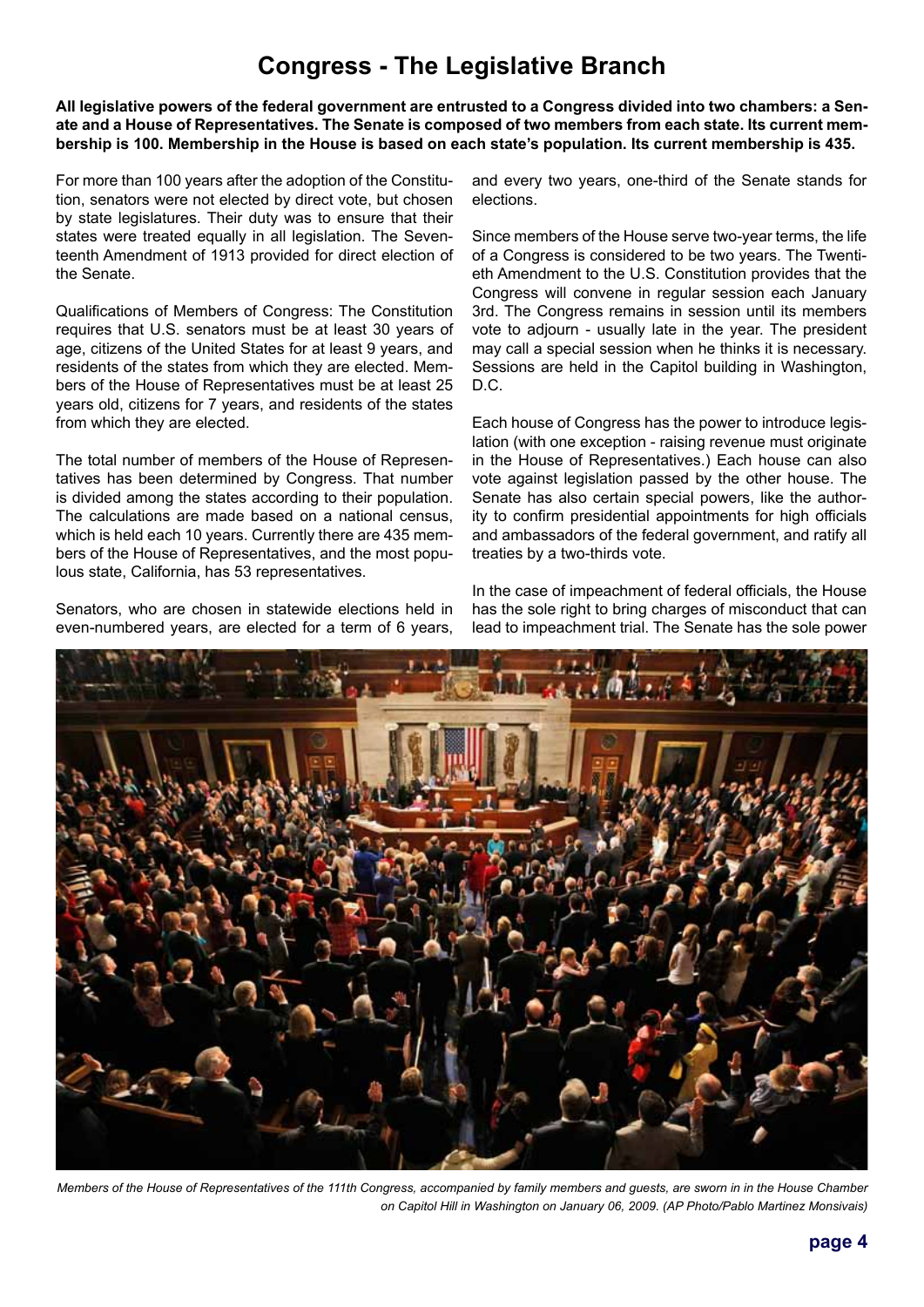to try impeachment cases and to find officials guilty or not guilty.

The powers of the Congress include taxation, making rules governing commerce, coining money, establishing post offices, declaring war, providing for a navy and many others. According to the Constitution, the vice president is the president of the Senate. The House of Representatives chooses its own Speaker of the House.

At the beginning of each new Congress, members of the political parties select floor leaders and other officials to manage the flow of proposed legislation.

One of the major characteristics of the Congress is the dominant role committees play in its proceedings. There are standing (permanent) committees in the Senate (currently 16) and in the House (currently 20). Each specializes in specific areas of legislation: foreign affairs, defense, banking, agriculture, commerce, appropriations, etc. Almost every bill in either house is referred to a committee for study and recommendation.

The majority party in each house controls the committee process. Minority parties are proportionally represented on the committees according to their strength in each house. Bills are introduced in many ways: they may be drawn up by standing committees, special committees, or they may

be suggested by the president, or may be suggested by citizens or organizations outside the Congress.

Usually there are public hearings, which allow the presentation of views of in support of or in opposition to the legislation. When a committee has acted favorably on a bill, the proposed legislation is sent to the floor for open debate. After the debate, members vote either to approve the bill, defeat it, table it (set it aside) or return it to the committee. A bill passed by one house is sent to the other for action. If the bill is amended by the second house, a conference committee composed of members of both houses attempts to reconcile the difference.

Once passed by both houses, the bill is sent to the president to sign and only then, does it become law. The president can sign the bill or veto it. A bill vetoed by the president must be reapproved by a two-thirds vote of both houses to become law.

Since the members of Congress owe their positions to their local electorate, the legislative behavior of representatives and senators tends to be individualistic and reflects the views of a member's personal constituency.

*Based on the "Outline of U.S. Government" published by Office of International Information Programs, US Department of State.*



*The Library of Congress is the nation's oldest federal cultural institution and serves as the research arm of Congress. It is also the largest library in the world, with millions of books, recordings, photographs, maps and manuscripts in its collections. Photo by U.S. Department of State (IIP Bureau) via FLICKR*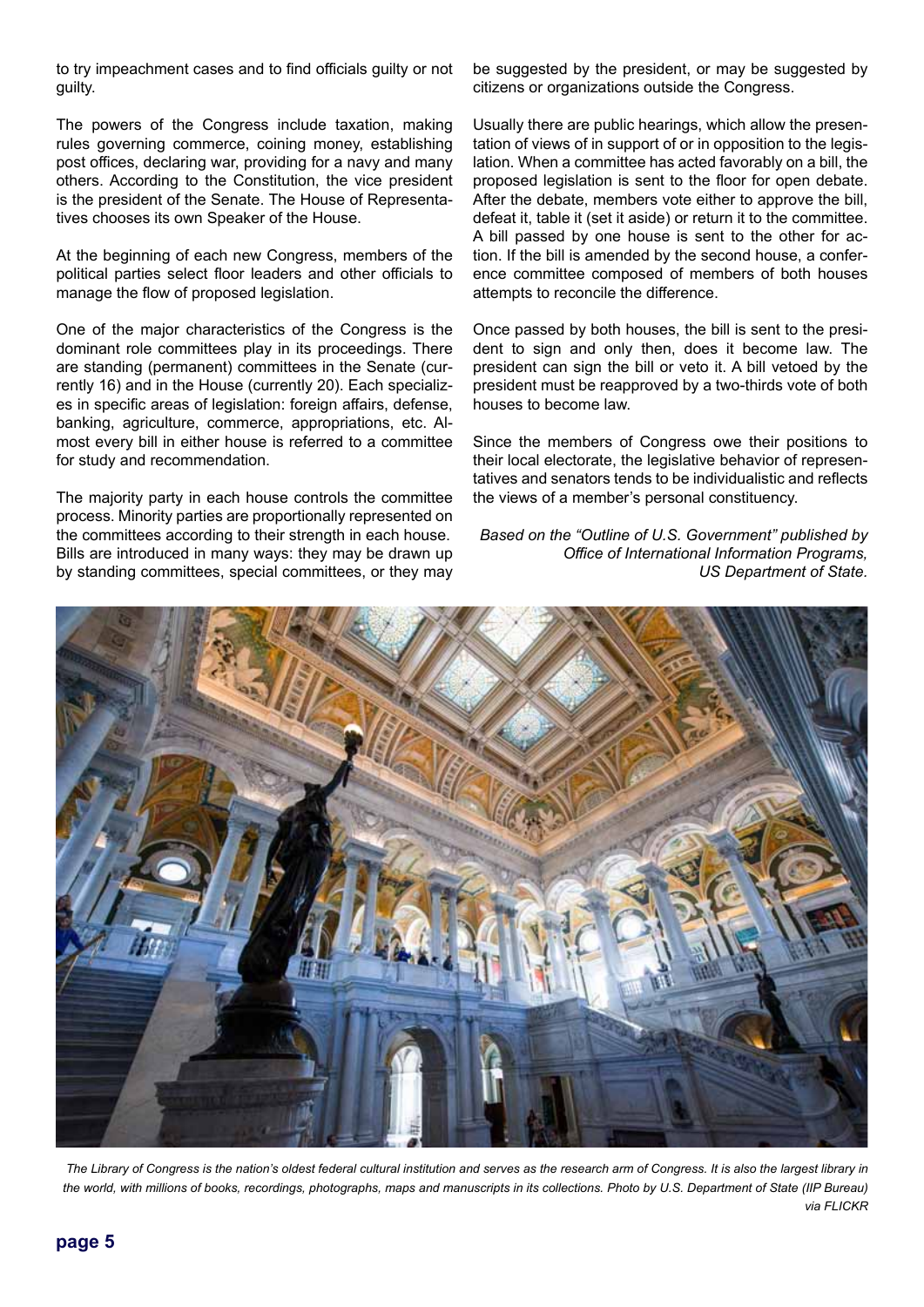## **President and Vice President: The Executive Branch**

#### **The Constitution vested the executive power in a president at the time when all the major European states had hereditary monarchs, which was itself revolutionary.**

The Constitution stipulates that a president must be at least 35 years old, a natural-born U.S. citizen, who has resided in the U.S. for 14 years before the election.

The Constitution also provides for the election of a vice president, who succeeds to the presidency in case of the death, resignation, or incapacitation of the president. In the history of America, eight vice presidents (John Tyler, Millard Fillmore, Andrew Johnson, Chester A. Arthur, Theodore Roosevelt, Calvin Coolidge, Harry S. Truman, and Lyndon B. Johnson) took over when the former president died and one took over, (Gerald R. Ford) due to the president's resignation.

While the Constitution spells out in some detail the duties and powers of the president, it does not delegate any specific executive powers to the vice president, to the 14-member presidential cabinet (made up of the heads of the federal departments) or to other federal officials.

The presidential term of four years begins on January 20 following a November election. The president starts his official duties with an inauguration ceremony, traditionally held on the steps of the U.S. Capitol, where Congress meets. The president publicly takes an oath of office. The words are prescribed in Article II of the Constitution: "I do solemnly swear (or affirm) that I will faithfully execute the office of president of the United States, and will, to the best of my ability, preserve, protect, and defend the Constitution of the United States." The oath-taking ceremony is fol-

lowed by an inaugural address in which the new president outlines the policies and plans of his administration.

The chief duty of a president is to protect the Constitution and enforce the laws made by the Congress. Other powers include: the authority to recommend legislation to Congress, to call special sessions of the Congress, to deliver messages to Congress, to sign or veto legislation, to appoint federal judges, to appoint heads of federal departments and agencies and other principal federal officials, to appoint representatives to foreign countries, to carry on official business with foreign nations, to exercise the function of commander-in-chief of the armed forces, and to grant pardons for offenses against the United States.

The Secretary of State, appointed by the President with the advice and consent of the Senate, is the President's chief foreign affairs adviser. The Secretary carries out the President's foreign policies through the State Department and the Foreign Service of the United States. Created in 1789 by the Congress as the successor to the Department of Foreign Affairs, the Department of State is the senior executive Department of the U.S. Government. The Secretary of State's duties relating to foreign affairs have not changed significantly since then, but they have become far more complex as international commitments multiplied.

*Based on the "Outline of U.S. Government" published by Office of International Information Programs, US Department of State and U.S. Department of State website on Duties of the Secretary of State: https://www.state.gov/secretary/115194.htm*



*President George Washington delivers his inaugural address in the Senate Chamber of Old Federal Hall in New York on April 30, 1789. (AP Photo)*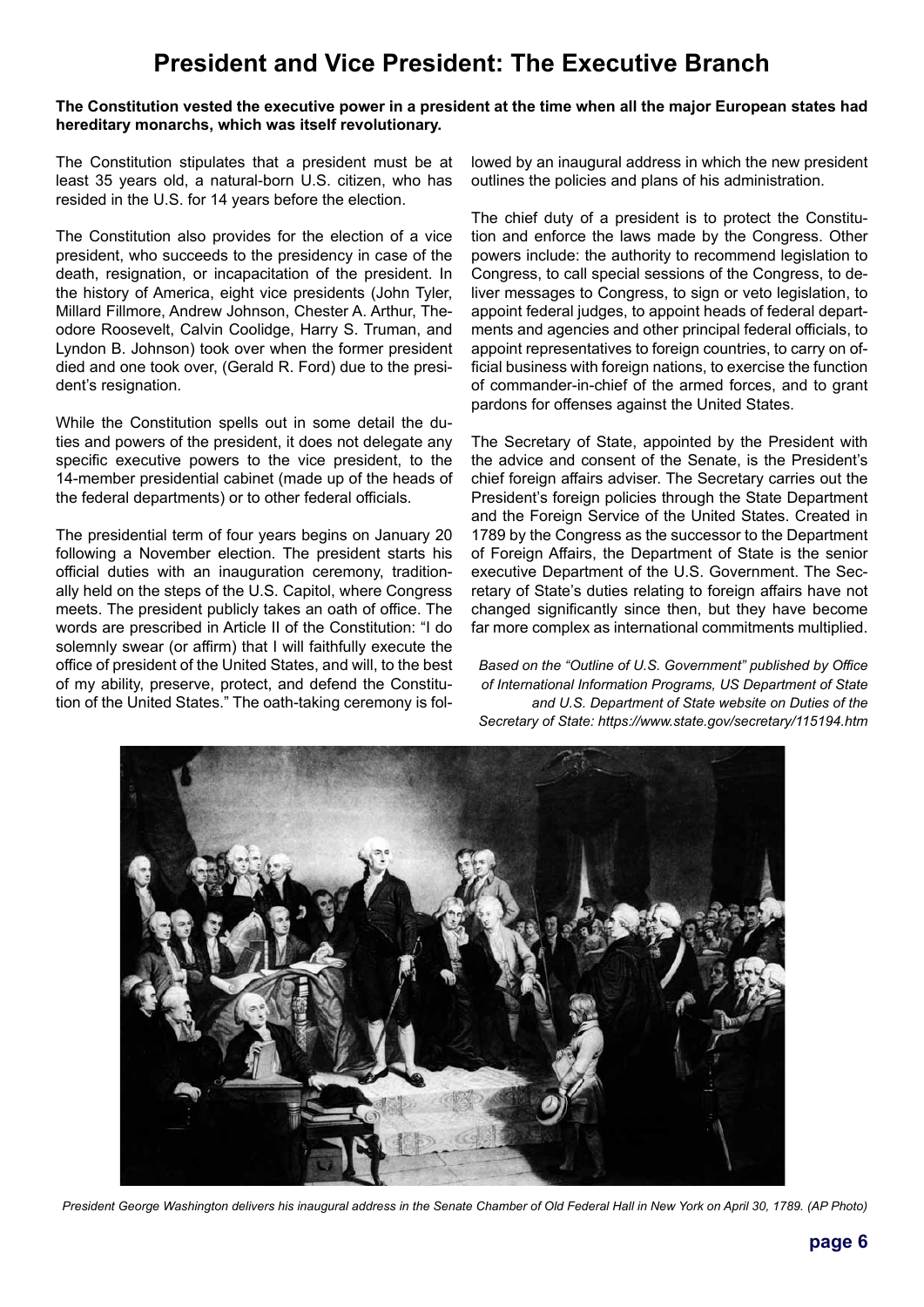#### **December2018 January 2019 TRIVIA QUESTION**

How many states ratified the U.S. Constitution on June 21, 1788?

**Send the answer (with your home address) to: KrakowAIRC@state.gov**

**The 3rd, the 5th and 10th sender of the correct answer will be awarded with a book prize.** 

**Deadline February 15, 2019**

**OCTOBER -NOVEMBER 2018 Answer:** 

Small and Medium Enterprise

**The winners are: Damian from Szczecin, Agnieszka from Krakow and Jan from Szczecin**

#### **CONGRATULATIONS!!!**

**The prizes will be sent to you by mail.**



**Zoom is online at www.usinfo.pl/zoom/**

**Free subscription KrakowAIRC@state.gov**

**Contact us at KrakowAIRC@state.gov**

**American Information Resource Center Krakow Konsulat Generalny USA ul. Stolarska 9, 31-043 Krakow KrakowAIRC@state.gov**

## **ACTIVITY PAGE**

## **CONTEST Which last year Zoom cover do you like best?**

**Send your answer to krakowairc@state.gov Great photo albums are awaiting the first five emailers.**



**January-February March-April May-June**



**July-August September October-November**

**ORDER YOUR FREE SUBSCRIPTION OF** *ZOOM IN ON AMERICA* **KrakowAIRC@state.gov**